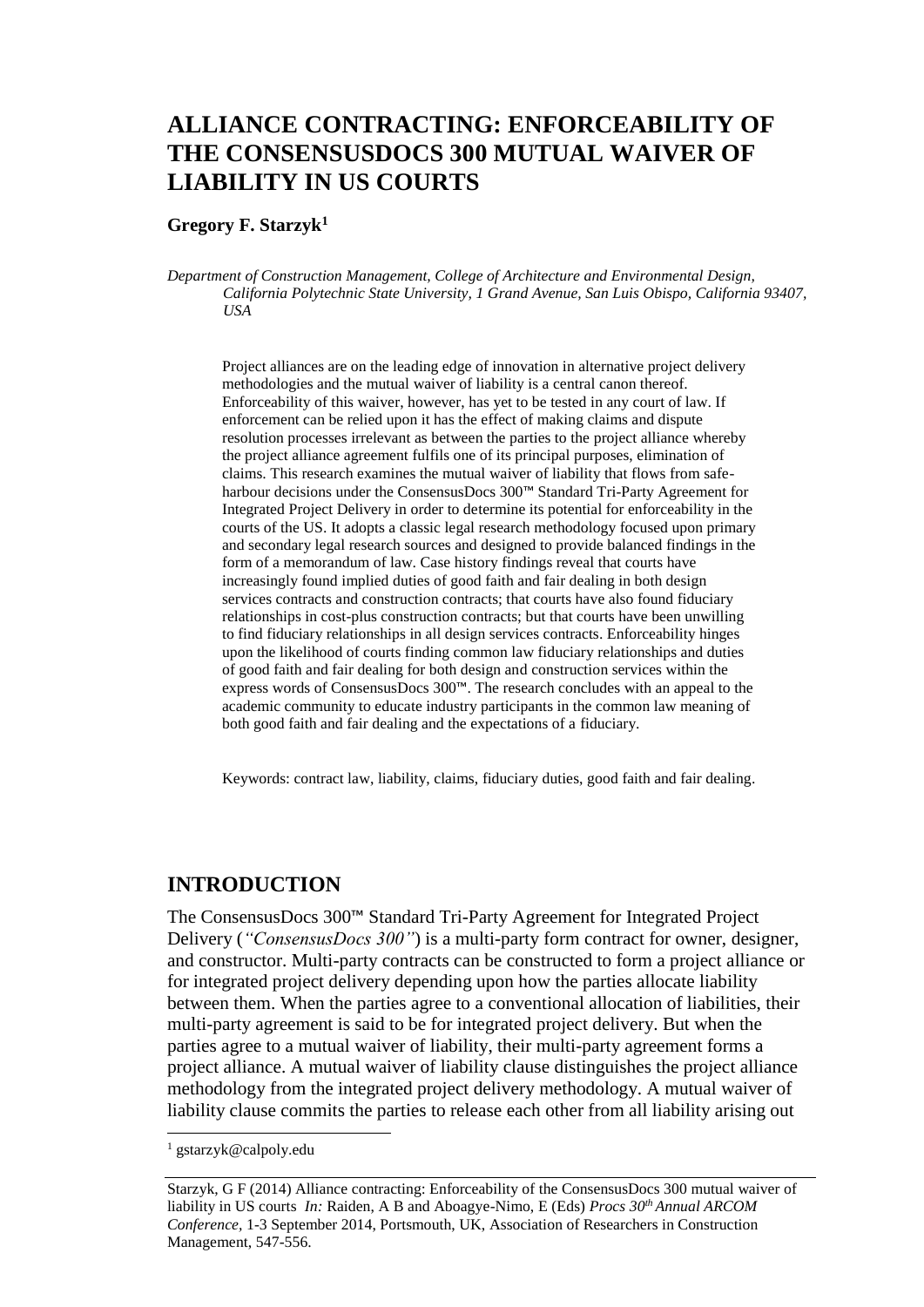of the project, except for wilful misconduct (Sweet and Schneier 2013: §14.13) (AIA National and AIA California Council (AIACC) 2007: §6.1.1).

Project alliances are on the leading edge of innovation in alternative project delivery methodologies and the mutual waiver of liability is a central canon thereof. Enforceability of this waiver, however, has yet to be tested in any court of law. If enforcement can be relied upon it has the effect of making claims and dispute resolution processes irrelevant as between the parties to the project alliance. Thus, ConsensusDOC 300™ has potential to fulfil one of its principal purposes, elimination of claims.

This research examines the mutual waiver of liability that flows from safe harbour decisions under ConsensDOCS 300 in order to determine its potential for enforceability in the courts of the United States. Its methodology is analytic, adopting a classic legal research methodology focused upon primary and secondary legal research sources and designed to provide balanced findings in the form of a memorandum of law.

# **BACKGROUND**

### **ConsensusDOCS 300**

ConsensusDocs 300 was first published in 2007 as one of a comprehensive set of standard form contracts endorsed by twenty-two leading U.S. contractor, specialty subcontractor, owner and academic organization under the brand name ConsensusDocs. On its introduction, two of the largest U.S. construction stakeholder organizations, the Associated General Contractors of America (the *"AGC"*) and the Construction Owners Association of America (the *"COAA"*) converted their standard construction contract sets to conform to ConsensusDocs. The ConsensusDocs coalition claims to protect the best interests of the project rather than a singular party, yielding better project results and fewer disputes (ConsensusDocs, n.d.).

ConsensusDocs 300 was itself the result of pioneering work by Mr. Will Lichtig, construction management attorney with the firm of McDonough, Holland and Allen, PC, of Sacramento, California. Mr. Lichtig, a member of the Lean Construction Institute, drafted a novel agreement that became known as the Integrated Form of Agreement (the *"IFOA"*). This IFOA was then successfully employed on several building construction programs, most notably those established by the Sutter Health Systems of California (AIA *et al* 2012).

### **A brief history of integrated project delivery**

The first use of the term *"Integrated Project Delivery"* (*"IPD"*) has been attributed to Owen Matthews of Westbrook Air Conditioning and Plumbing. Matthews's use of the term described a team-based, lean project delivery methodology that was first used in a chiller plant installation project in Orlando, Florida (Matthews and Howell 2005). This project involved a multi-party agreement between Westbrook and its key subcontractors. The contract with the owner was a typical design-build form of agreement as between two parties, the owner and Westbrook (Forbes and Ahmed 2011).

Although the term IPD was first used for the Westbrook project, Westbrook did not conform to what is today generally recognized as the contractual model for IPD. Today's generally accepted contractual model for IPD has a multi-party agreement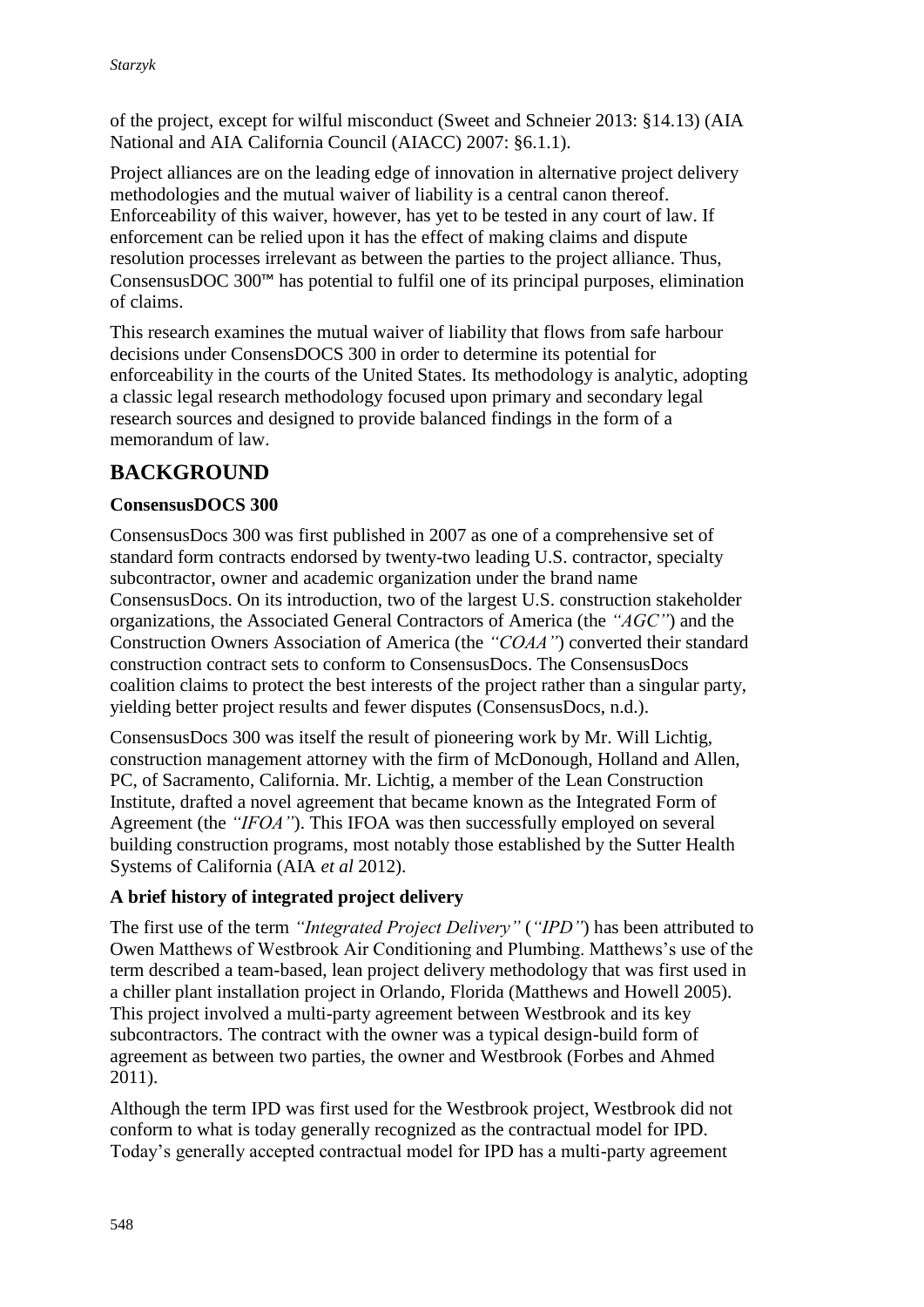between owner, constructor and design professional. The American Institute of Architects defines this type of IPD as

*"…a method of project delivery distinguished by a contractual arrangement among a minimum of owner, constructor and design professional that aligns business interests of all parties"* (AIA/AIA California Council (AIACC) 2010).

Westbrook deviated from this model in that its multi-party agreement did not involve the owner. Yet even the AIACC, despite its crystal clear definitional trilogy, acknowledges that very few IPD projects are *"pure"* IPD (AIA *et al*. 2012). Many IPD projects adapt the collaborative relationships, management and organizational strategies of IPD while foregoing the multi-party agreement.

Given an owner-included multi-party agreement as a discriminator, however, the AIA identifies nine *"pure"* IPD projects: Sutter Health's Cathedral Hill Hospital of San Francisco and Fairfield Medical Office Building of Fairfield, California; the MERCY Master Plan Facility Remodel of Lorain, Ohio; the Lawrence and Schiller office remodel of Sioux Falls, South Dakota; the SpawGlass Regional Office of Austin, Texas; the Autodesk, Inc. interior renovation in Waltham, Massachusetts; Cardinal Glennon Children's Hospital Expansion of St. Louis, Missouri; the St. Clare Health Center of Fenton, Missouri; and Encircle Health Ambulatory Care Center in Appleton, Wisconsin (AIA *et al*. 2012).

#### **A brief history of project alliances**

The first known project to use the term *"Alliancing"* was a small offshore oil platform built in 1990 in the Andres field, a relatively small reservoir in the North Sea about 230 km northeast of Aberdeen (Thomsen and Sanders 2011: 199). A highly successful endeavour the project came in six months ahead of schedule at a cost of £290 million against an initial estimate of £450 million (Thomsen and Sanders 2011: 200).

The oil and gas industry produced the second alliance contract, also an offshore project, the Wandoo Oil Field Project, in Western Australia. Thomsen and Sanders report that Wandoo *"…was delivered \$13 million under the target budget of \$377 million, and in 26.5 months against an industry norm of 34 months. (2011: 200)."*

The National Museum of Australia, completed in 2001, was the first major building project awarded on the basis of a joint alliance contract (Hauck *et al* 2004). Museum construction was completed one day before its scheduled opening and the project was brought in under budget while winning many awards (Thomsen and Sanders 2011: 200).

In the U.S., the AIA has identified only three IPD projects that can be classified as project alliances: Sutter Health's Cathedral Hill Hospital; the SpawGlass Regional Office of Austin, Texas; the Autodesk, Inc. interior renovation in Waltham, Massachusetts;

Defining features of these project alliances included the following:

- A rigorous, qualifications-based selection process;
- Substantial design development after joining the alliance;
- Joint budget and cost/time targets:
- Shared risk/reward formulas:
- Abatement of change orders; and
- Superior communication between parties (Hauck *et al*. 2004).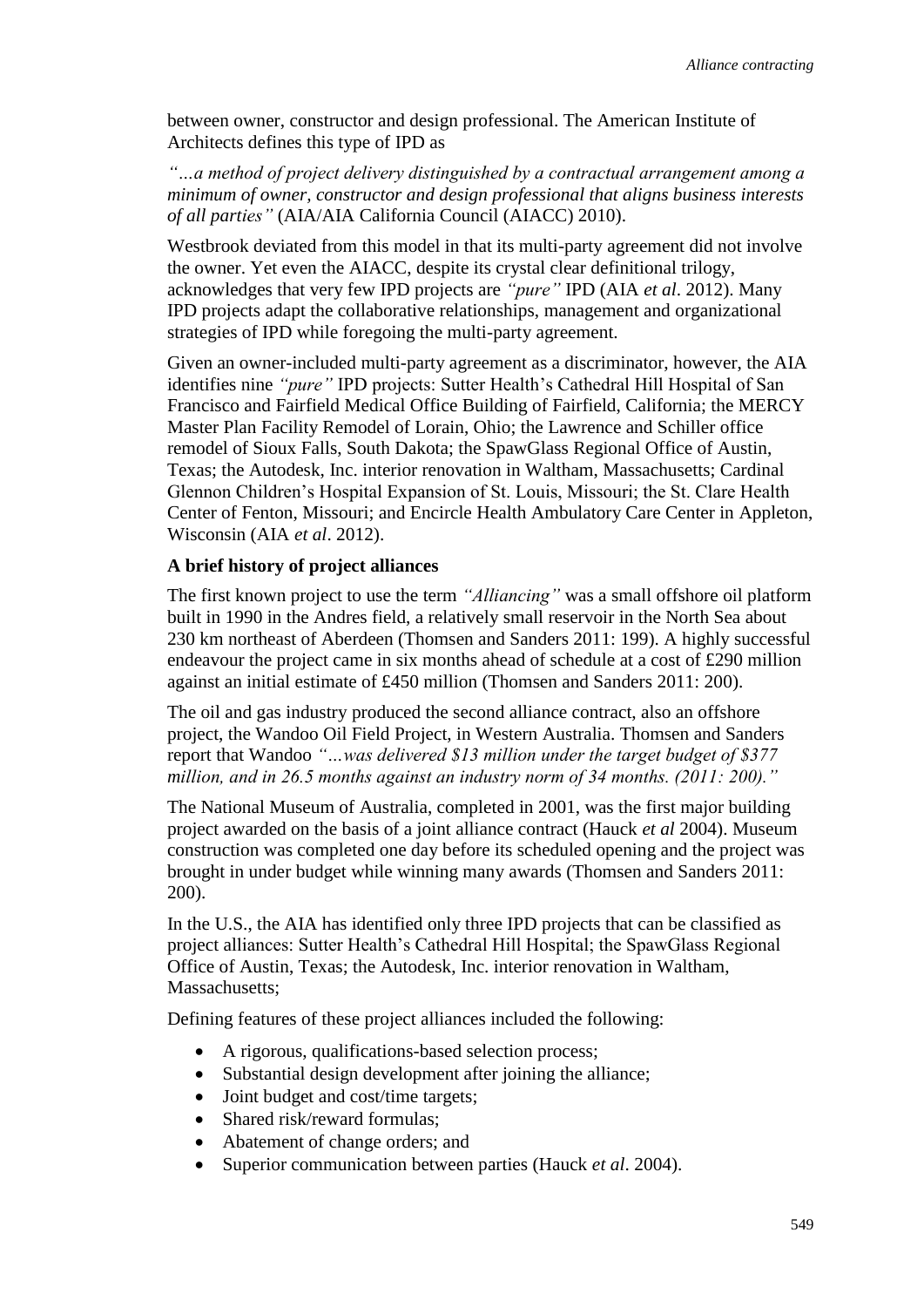# **THE MUTUAL WAIVER OF LIABILITY**

### **Safe harbour decisions within the project alliance**

The defining features of project alliances, described above, are also defining features of IPD projects. Project alliances and IPD projects are the same if defined only by these features. A salient feature of a project alliance, however, something separates it from every other IPD project, is that the parties to a project alliance contractually agree to release each other from all liability arising out of the project, except for wilful misconduct (Sweet and Schneier 2013: §14.13) (AIA National and AIA California Council (AIACC) 2007: §6.1.1).

The mutual waiver of liability is a central canon of project alliances. If this waiver is enforceable in the courts, it makes claims irrelevant and it takes the vitality out of disputes. To accomplish that is to satisfy at least one purpose, if not the principal purpose, of a project alliance.

But is this waiver enforceable? When asked if the mutual waiver of liability clause is enforceable, Christopher Noble of Noble and Wickersham LLP in Cambridge, England, a nationally respected construction attorney and one of the negotiators of the project alliance agreement for the Nation Museum of Australia cited hereinabove, replied, *"Who the hell knows. But it sure encourages people to work out problems."* (Thomsen and Sanders 2011: 163) It is good that owners, designers and constructors will, and have, worked out their problems. But what happens if they don't? The mutual waiver of liability has not yet been tested in any court of law. This inquiry seeks to answer this question: Is the mutual waiver of liability enforceable in US courts?

### **The risk allocation choice clause of ConsensusDocs 300**

ConsensusDocs 300 enables the contract drafter to choose between the mutual waiver of liability or traditional risk allocation. §3.8.2 is the risk choice clause. §3.8.2 (1) activates the so-called safe harbour clause. This safe harbour clause asserts, as follows:

"1. [ ] SAFE HARBOR DECISIONS For those Project risks arising from collaboratively reached and mutually agreed-upon Project decisions made by the Management Group (Safe Harbor Decisions), the Parties agree to release each other from any liability at law or in equity for any act, omission, mistake or error in judgment, whether negligent or not, acting in good faith, in performing its obligations under this Agreement except to the extent such act or omission amounts to a willful default of an obligation under this Agreement."

IPD projects that are not project alliances will feature a more traditional allocation of risks between the parties. The AIACC expresses this in §6.1.3 as follows:

*"…The parties [to a multi-party IPD agreement that is not a project alliance] may agree to limit their liability to each other, but it is not completely waived. If errors are made, conventional insurance is expected to respond. Thus, there is a measure of traditional accountability…"*

§3.8.2 (2) activates traditional risk allocation, asserting, in pertinent part, as follows:

"2. [ ] TRADITIONAL RISK ALLOCATION Each Party shall be fully liable for its own negligence and breaches of contract and warranty arising from the performance of this Agreement, to the extent provided for under the law of the jurisdiction in which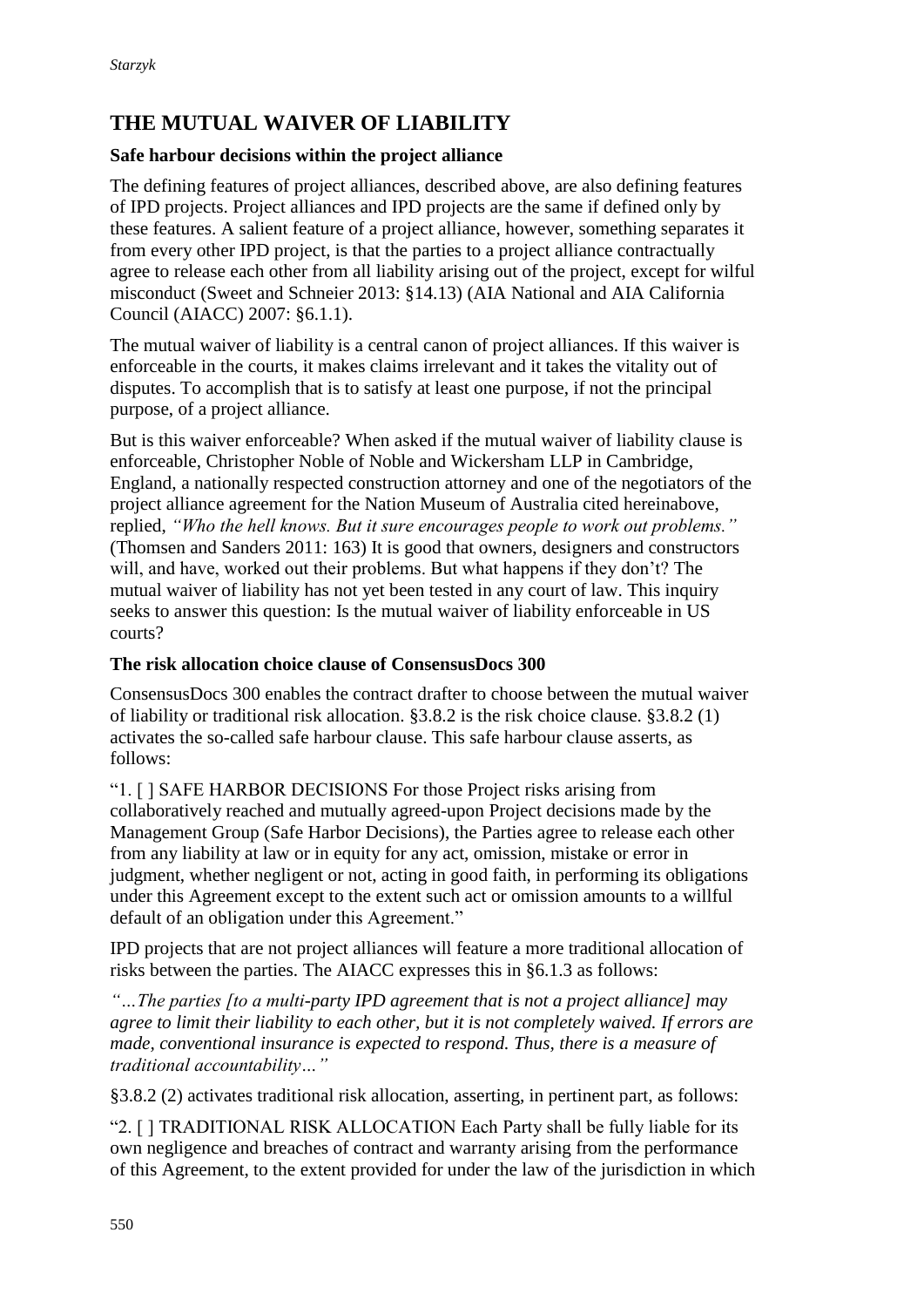the Project is located, except to the extent as otherwise limited as set forth below (Indicate Applicable Exception):"

#### **Collaboratively reached project decisions**

This inquiry starts by contemplating what is meant by collaboratively reached decisions because §3.8.2 (1) imputes these are the fountainhead of project risks. Article 3 defines collaborative principles, providing context for understanding §3.8.2. (1). In particular, §3.4 asserts, in pertinent part, as follows:

"3.4 COLLABORATIVE RELATIONSHIP The parties each accept the relationship of mutual trust, good faith and fair dealing established by the Agreement and covenants with each other to cooperate and exercise their skill and judgment in furthering the interest of the Project…The Owner, Constructor, Designer and all member of the [Collaborative Project Delivery] Team agree to adhere to principles of collaboration based on mutual trust, confidence, good faith and fair dealing…"

Project Alliance, has been described by others, as follows:

*"…an agreement between entities which undertake to work cooperatively, on the basis of a sharing of project risk and reward, for the purpose of achieving agreed outcomes based on principles of good faith and trust…"* (Abrahams and Cullen 1998).

The words *"good faith and fair dealing"* are terms of art in law. Good faith and fair dealing is increasingly being found to be an implied duty in contracts. In the project alliance it is evident that this duty is express.

### **GOOD FAITH AND FAIR DEALING**

Lord Chief Justice Baron Bingham of Cornhill had, some years ago, explained, *"In many civil law systems, and perhaps in most legal systems outside the common law world, the law of obligations recognises and enforces an overriding principle that in making and carrying out contracts, the parties should act in good faith."* (Interfolio Picture Library v Stiletto Visual Programmes Ltd. 1989 (Interfolio v Stiletto)). Yet while tasteful to the civil law world, obligations of good faith and fair dealing were, until recently, repugnant to the common law world. This reflected the common law's *"belief that the written contract was [sacred, that] contracting parties should take care of themselves, and good faith is imprecise"* (Sweet and Schneier 2013: §17.02D).

David Thomas QC, member of Keating Chambers in London informs us of a different view in the jurisprudence of Australia and New Zealand, asserting: *"It may be said that the courts of Australia and New Zealand are perhaps more advanced in their understanding of the notion of good faith and the obligations it encompasses…"* (Thomas 2012)

In England, as recently as 1992, the House of Lords still rejected the notion of any obligation of good faith and fair dealing (Walford v Miles 1992). Yet in the latest decade, English jurisprudence has changed its views. In the landmark case of CPC Group Ltd v Qatari Diar Real Estate Investment Company Mr. Justice Voss, in the High Court of Justice Chancery Division at London, citing contemporary English, Australian and US case law, announced the view of the modern common law, finding *"a contractual obligation to observe reasonable commercial standards of fair dealing in accordance with (the parties) actions which related to the Agreement and also requiring faithfulness to the agreed common purpose and consistency with the justified expectations of (the parties)"* ((CPC Group v Qatari) 2010).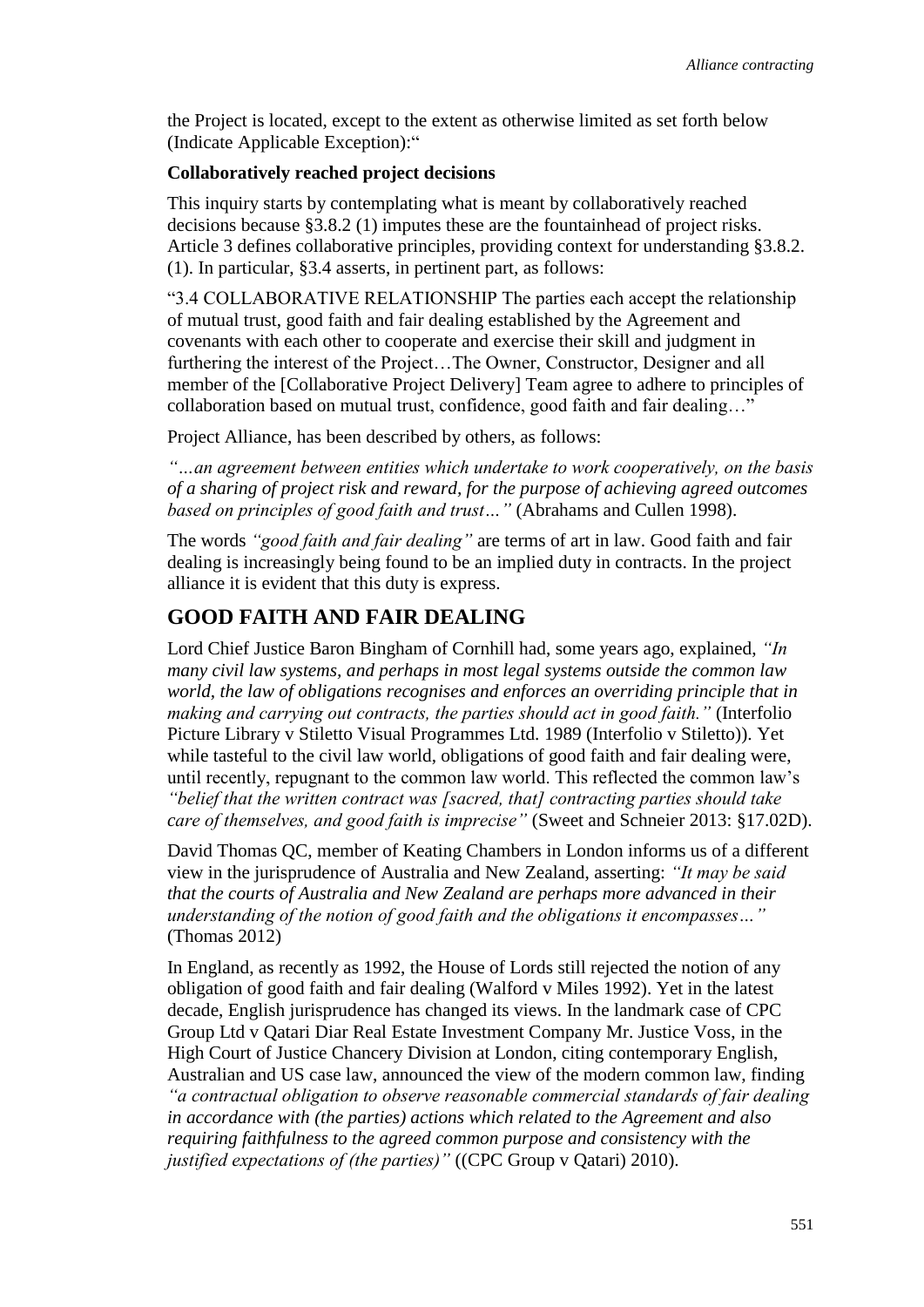In his written opinion, Mr. Justice Voss quoted the United States Restatement (Second) of Contracts §205, defining good faith, as follows:

*"The phrase 'good faith' is used in a variety of contexts and its meaning varies somewhat with the context. Good faith performance or enforcement of a contract emphasises faithfulness to an agreed common purpose and consistency with the justified expectations of the other party; it excludes a variety of types of conduct characterised as involving 'bad faith' because they violate community standard of decency, fairness or reasonableness."* (American Law Institute (ALI) 1987: §205)

In the twentieth century, perhaps in response to §205 but also heavily influenced by the Uniform Commercial Code, jurisprudence in the US began to hold contracting parties to the covenant of good faith and fair dealing (American Law Institute and National Conference of Commissioners on Uniform State Laws (UCC) 2009: §1-304) (Sweet and Schneier 2013: §17.02D). Good faith and fair dealing has manifested itself in various ways. An owner cannot interfere with or cause delay to the work of his contractor (Lewis-Nicholson v. U.S. 1977). Contractors are expected to cooperate with the owner, the architect, engineer, other consulting professionals, other contractors, subcontractors and suppliers (United States f/b/o Wallace v. Flintco, Inc. 1988) (Allied Fire and Safety Equipment Co. v. Dick Enterprises, Inc. 1995) (Crawford Painting and Drywall Co. v. J.W. Bateson Co. Inc. 1988). And a builder must bring design problems to the attention of the architect (American and Foreign Ins. Co. v. Bolt 1997) (Eichberger v. Folliard 1988). According to Professor Sweet, *"The outpouring of cases dealing with this doctrine demonstrates that the doctrine will be an important component of the construction contract obligation"* (2013: §17.02D).

The duty of good faith and fair dealing is expressed in the type of project alliance contemplated in ConsensusDocs 300. Good faith and fair dealing has been applied by US courts as the absence of bad faith (wilful interference with or delay to the work of others), a duty of cooperation, and a duty to inform with respect to design problems. Other, similar applications can be imagined. It behoves the parties to a project alliance to understand their common interests and to remain faithful in the furtherance of those common interests. In failing to do so, the safe harbour of good faith decision-making is breached and that breach will expose the breaching party to liability to the nonbreaching parties.

### **FIDUCIARY DUTIES**

The essence of good faith is a new commercial reality that reaches into the guts, or more correctly, into the soul of common law contracts to extol principles of rational common interest. But this stops short of eliminating self-interest. Citing the case of Overlook v. Foxtell heard in the Supreme Court of New South Wales, Mr. Justice Vos quotes Dr. Elisabeth Peden of the University of Sydney, who says: *"…the implied obligation of good faith underwrites the spirit of the contract and supports the integrity of its character. A party is precluded from cynical resort to the black letter. But no part is fixed with the duty to subordinate self-interest entirely which is the lot of the fiduciary"* (Peden 2001).

A fiduciary relationship is similar, at least superficially, to a relationship founded on good faith and fair dealing. Unlike the relationship of good faith and fair dealing, however, fiduciary relationship imposes a duty upon the fiduciary to serve the best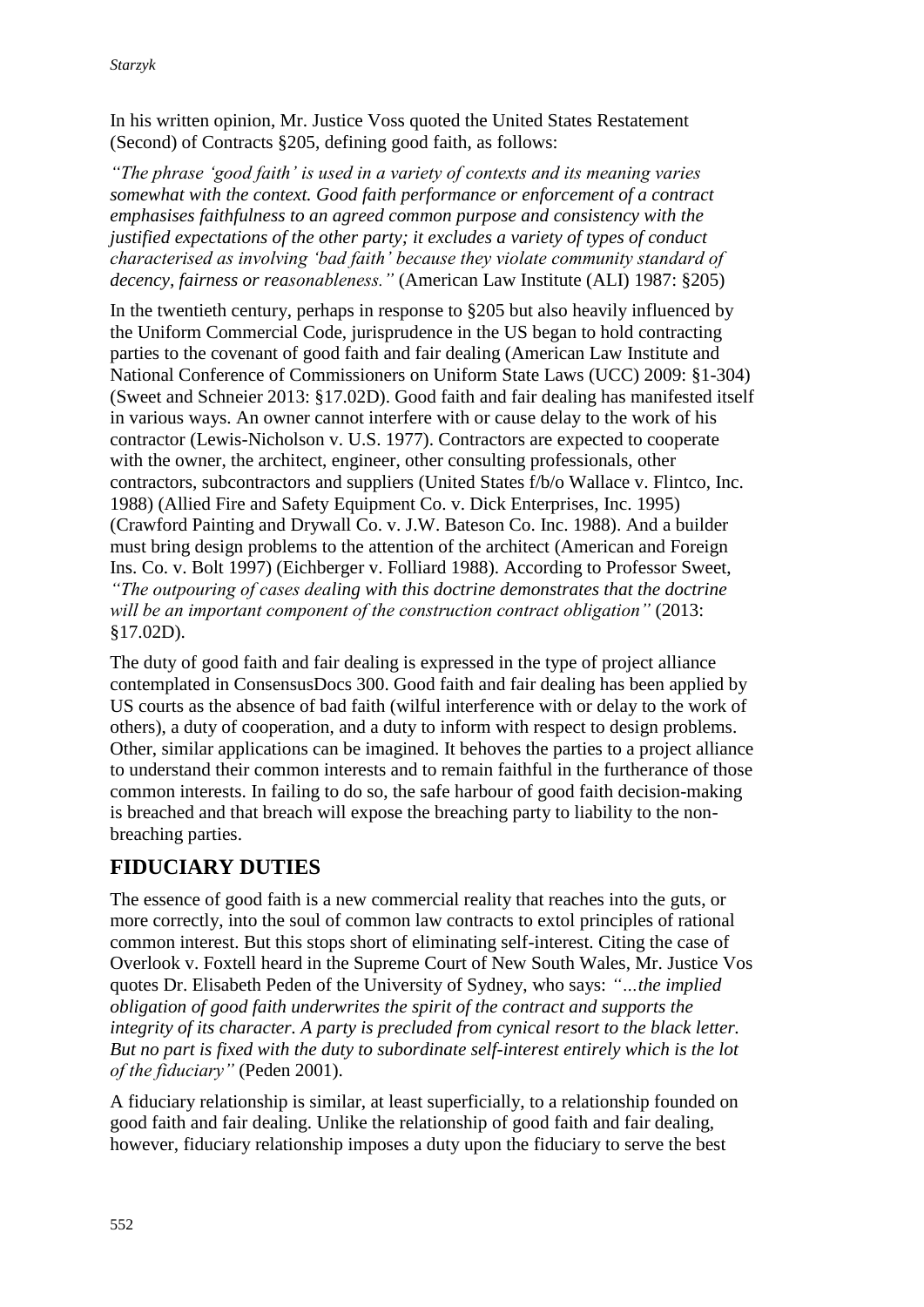interest of others, even if this results in economic or other harm to the fiduciary's interest.

Fiduciary law first appeared in common law jurisprudence in the English case Keech v. Sandford (1726). That case, exploring the contours of fiduciary duty to a minor child, established that a trustee owes a strict duty of loyalty. In more recent U.S. jurisprudence, legendary Chief Judge Cardozo established a strict standard of fiduciary conduct (Meinhard v. Salmon 1928). In his opinion, Chief Judge Cardozo asserted: *"Many forms of conduct permissible in a workaday world for those acting at arm's length, are forbidden to those bound by fiduciary ties. A trustee is held to something stricter than the morals of the market place"* (1928). The reasoning in Meinhard v. Salmon was very similar to the reasoning found in Keech v. Sandford: the fiduciary is bound by the rule of undivided loyalty that exists to reinforce the integrity of trusting relationships. In the words of Chief Judge Cardozo, this rule remains *"relentless and supreme."*

Fiduciary duties may be implied but more commonly they are proscribed in the words of contract. Trust and confidence is the usual standard in a fiduciary relationship (Sweet 2013: §17.02B, p.343). *"…the relationship is fiduciary when one party has superior knowledge and authority and that party is in a position of trust and confidence over the weaker party."* (Sweet 2013: §11.04B, p.160). Words of trust, confidence, authority and intent are sufficient to proscribe a fiduciary relationship. The words of ConsensusDocs 300 §3.4 and the words of Abrahams and Cullen stated hereinabove, can both be construed to proscribe fiduciary duties upon the parties to the agreement. What is unclear is the scope and application of this fiduciary duty.

A cost-plus contract can impose a fiduciary duty on a contractor. In a case heard in the Maryland Appellate Court it was held that an express provision in the parties' contract for the construction of a home asserted that the contractor *"accepted a 'relationship of trust and confidence'"* with the owners, *"agreed to further their interests by performing 'the Work . . . in the most . . . economical manner consistent with' their interests,"* and promised *"to 'keep . . . full and detailed accounts'"* (Jones v. J.H. Hiser Construction Co. 1984). The court found that the contractor had a fiduciary duty to keep the purchasers informed of the rising expenses of the house, particularly when there was no explanation or the difference between the estimated cost and the final cost. The court found that the contractor had breached this duty when he admitted that he did not know until the end of construction what the cost would be.

ConsensusDocs 300 is in essence a cost-plus contract where cost decisions are required by §3.8.2 (1) to consist of collaboratively reached and mutually agreed-upon Project decisions made by the Management Group. *"Collaboratively reached"* attaches §3.4 words of *"mutual trust"* and *"furthering the interest of the Project."* Thus, cost decisions must be construed as fiduciary duties. To that end the parties must subordinate their self-interest to the interest of the project, even if this results in economic or other harm to them.

Although cost-plus contracts impute a fiduciary relationship, in the design and construction context issues generally revolve around the relationship between the architect and the owner (Sweet and Schneier 2013: §10.02C). When an architect becomes the owner's agent a fiduciary relationship forms around that agency. Such special agency typically involves such things as professional advice during preconstruction and the bidding process and during construction on matters involving cost and performance. Merely providing a design does not make an architect the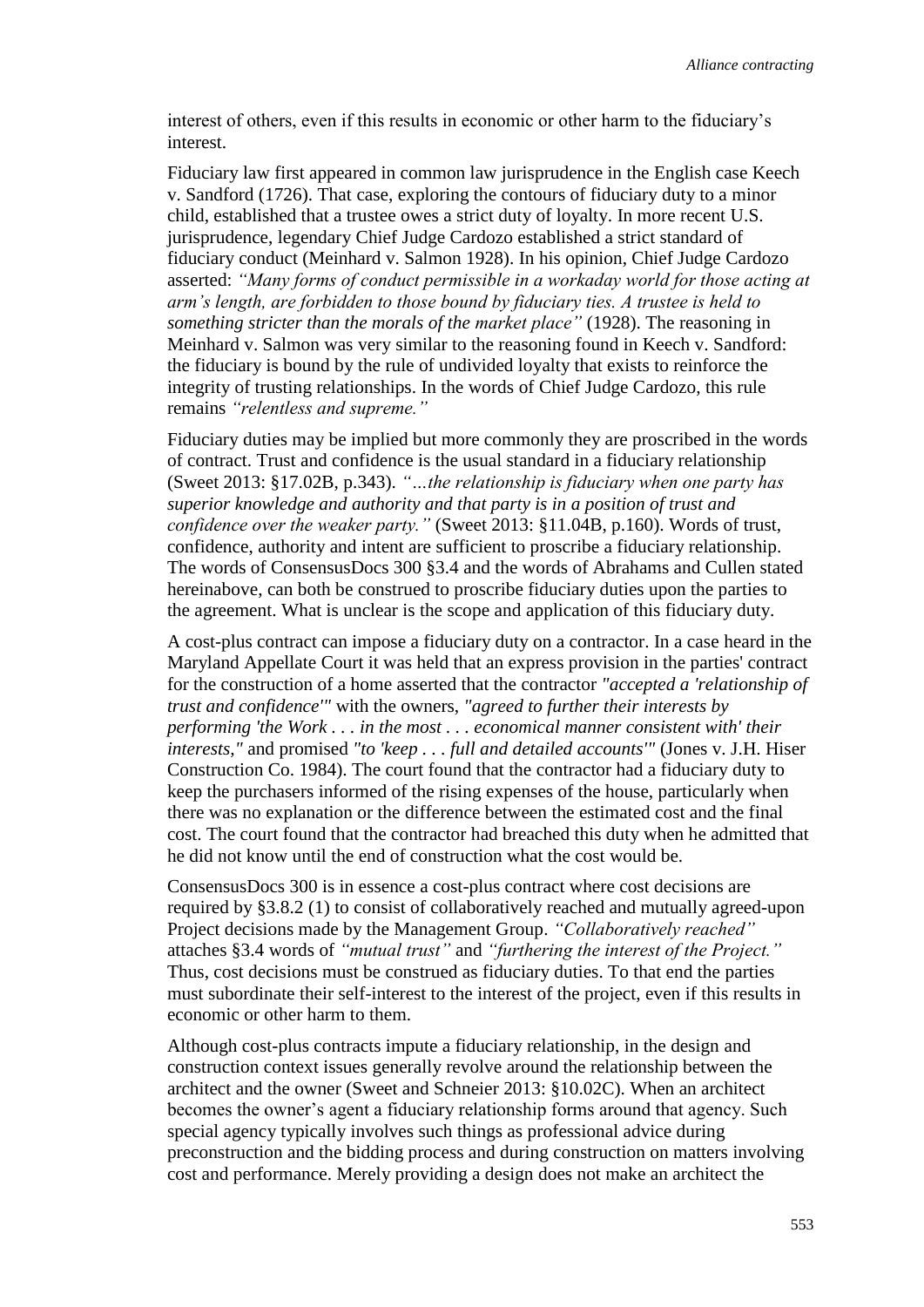owner's fiduciary (Incorporated Town of Bono v. Universal Tank and Iron Works, Inc. 1965). The architect becomes the owner's fiduciary by taking on so-called administrative services, usually as additional services to the basic services proscribed in the owner-architect agreement where the architect has superior knowledge and authority and is in a position of trust and confidence over a weaker owner (Carlson v. SALA Architects, Inc. 2007).

ConsensusDocs 300 §3.6, in defining the designer's responsibilities asserts, in pertinent part: *"…Cost and schedule are design criteria and the Designer, in collaboration with the CPD Team, shall ensure that design fully considers cost and schedule implications…"* As it is with cost-plus contracts, *"in collaboration with the CPD Team"* attaches §3.4 words of *"mutual trust"* and *"furthering the interest of the Project.*" Thus, these decisions must be construed as fiduciary duties. To that end the Designer must subordinate his/her self-interest to the interest of the project, even if this results in economic or other harm to the Designer.

### **The agency disclaimer clause**

In ConsensusDocs 300, both §3.6 Designer's Responsibilities and §3.7 Constructor's Responsibilities conclude with the following disclaimer:

*"The [Designer or Constructor] represents that it is an independent contractor and that in its performance of the Services it shall act as an independent contractor. The [Designer's or Constructor's] duties, responsibilities and limitations of authority shall not be restricted, modified or extended without written consent of the Management Group."*

Thus, both Designer and Constructor are declared independent contractors and on its face this would preclude them from any fiduciary duties. The trouble is that the courts have a long history of not enforcing such disclaimers, relying instead on the meaning found in the contract as a whole and the actions of the parties thereto. Prudence dictates caution. If a court finds that either Designer or Constructor breached a fiduciary duty, despite the disclaimer, it would breach the safe harbor and expose them to liability.

# **CONCLUSIONS**

The salient feature of a project alliance is a mutual waiver of liability arising from cooperative language. This waiver is enforceable in US courts for its reliance on doctrines of good faith and fair dealing, and fiduciary duties that are increasingly being recognized in all construction contracts. Project alliances - by definition incorporating such waivers - have been spectacularly successful. Yet despite the success of the Andres Field, the Wandoo Oil Field Project, the National Museum of Australia, the Sutter Health program, and others, project alliances have not become commonplace.

If this scarcity of projects emerged from apprehension about the application of good faith and fair dealing then such apprehension is misplaced. Because in both common law and civil law countries the courts have long ago started recognizing the existence of such cooperation in the form of implied duties of good faith and fair dealing. The consequence of the legal recognition is that a project alliance provides a valuable benefit, waiver of liability in exchange for nothing: a subscription to duties of good faith and fair dealing that would exist impliedly, even without the cooperative language of the project alliance agreement.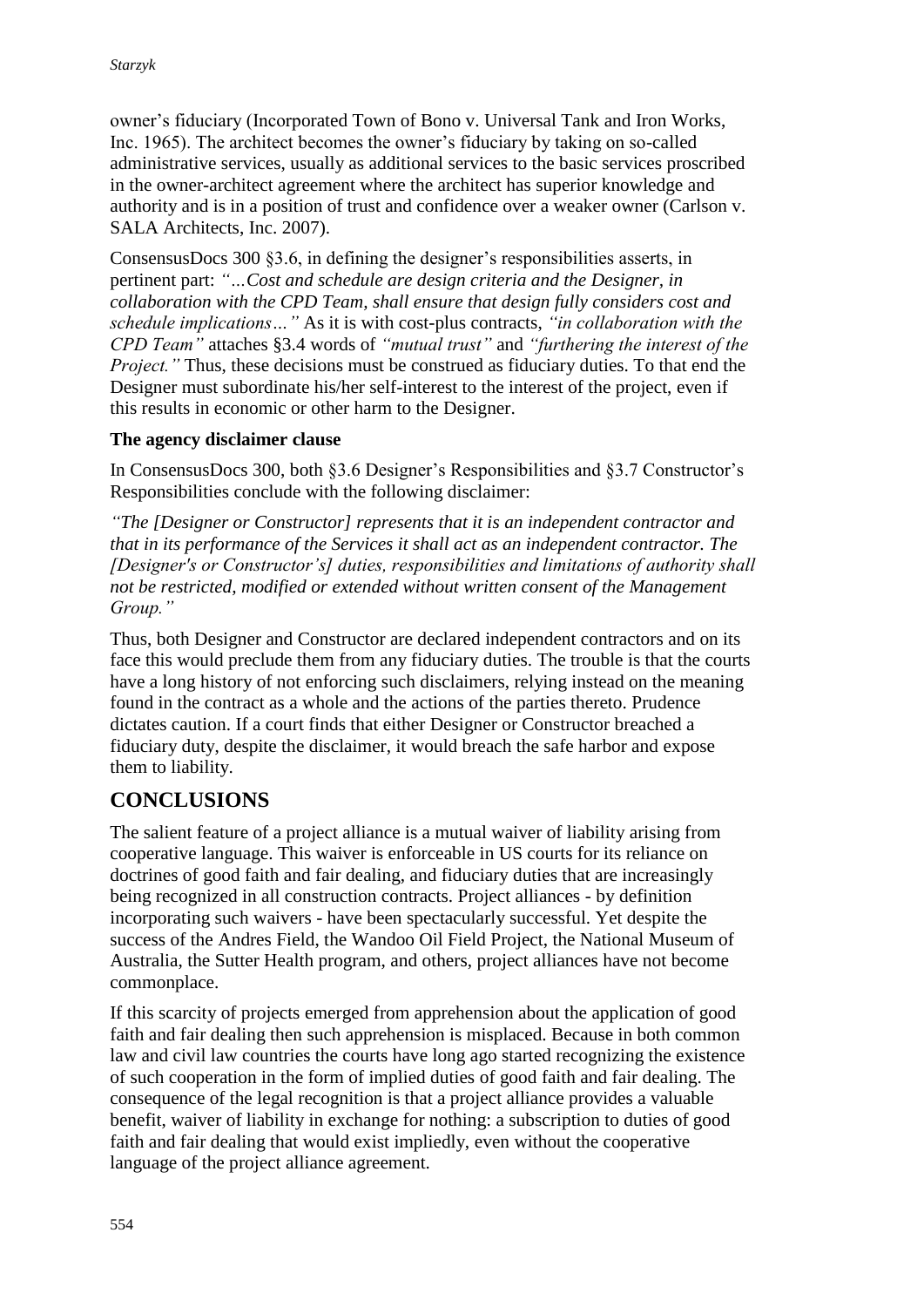If, however, the scarcity of projects has emerged from apprehension about the application of fiduciary duties then such apprehension is not misplaced. The fiduciary must meet a strict standard of behaviour, enforced relentlessly and supremely by the courts, that requires complete subordination of the fiduciary's self-interest to the best interest of others, even if this results in economic or other harm to the fiduciary. ConsensusDocs 300 asserts a disclaimer, declaring that neither Designer nor Constructor is a fiduciary of the owner. But courts have overlooked such disclaimers, relying instead on the meaning found in the contract as a whole and the actions of the parties thereto. Case history militates toward a high likelihood that the Constructor will be construed as a fiduciary with respect to cost-plus contractual provisions. That the Designer would be construed as a fiduciary is less certain. Regardless, prudence dictates caution in decision-making in constraint of the reasonable self-interest of either Designer or Constructor.

This inquiry reveals that: 1) good faith and fair dealing is increasingly being recognized as an implied duty in construction contracts; and 2) both designer and constructor may acquire fiduciary duties in the words of contract and their actions thereto. Yet the meanings of both good faith and fair dealing and the fiduciary relationship - how and where they occur - are not widely understood within our industry. This presents a call to the academic community to inform the industry. For to gain an understanding of and appreciation for good faith and fair dealing and the fiduciary relationship would be to gain a better understanding of and appreciation for collaborative relationships. This in itself would succeed to move our industry further away from its adversarial past.

#### **REFERENCES**

- Abrahams, A., and Cullen, C. (1998) Project alliances in the construction industry. *"Australian Construction Law Newsletter"*. Oct/Nov. 31-36. cited in Hauck, A.J. *et al*. (2004)
- AIA, AIA Minnesota, School of Architecture University of Minnesota (Eds.) (2012) *"IPD case studies"*. Retrieved April 27, 2014 from <http://www.aia.org/alaucmp/groups/aia/documents/pdf/alab093703.pdf#public>
- AIA/AIA California Council (AIACC) (Eds.) (2010) *"Integrated project delivery: case studies."*
- AIA National and AIA California Council (AIACC) (Eds.) (2007) Integrated project delivery: a guide. American Institute of Architects. Version 1
- Allied Fire and Safety Equipment Co. v. Dick Enterprises, Inc. (1995) 886 F. Supp. 491.
- American and Foreign Ins. Co. v. Bolt (1997) 106 F.3d 155 (6th Cir.)
- American Law Institute (1987) *"Restatement (Second) of Contracts"* St Paul, Minn.: West.
- American Law Institute and National Conference of Commissioners on Uniform State Laws. (2009). *"Uniform commercial code: Official text and comments: Article 2 (Sales)"* St. Paul, Minn.: West.
- Carlson v. SALA Architects, Inc. (2007) 732 N.W.2d 324 (Minn.App.).
- Incorporated Town of Bono v. Universal Tank and Iron Works, Inc. (1965) 239 Ark. 924, 395 S.W.2d 30
- ConsensusDocs (n.d.) *"Why ConsensusDocs"*. Retrieved April 27, 2014 from [http://www.consensusdocs.org/FooterSection/About/FooterSection/WhyConsensusDo](http://www.consensusdocs.org/FooterSection/About/FooterSection/WhyConsensusDocs) [cs](http://www.consensusdocs.org/FooterSection/About/FooterSection/WhyConsensusDocs)